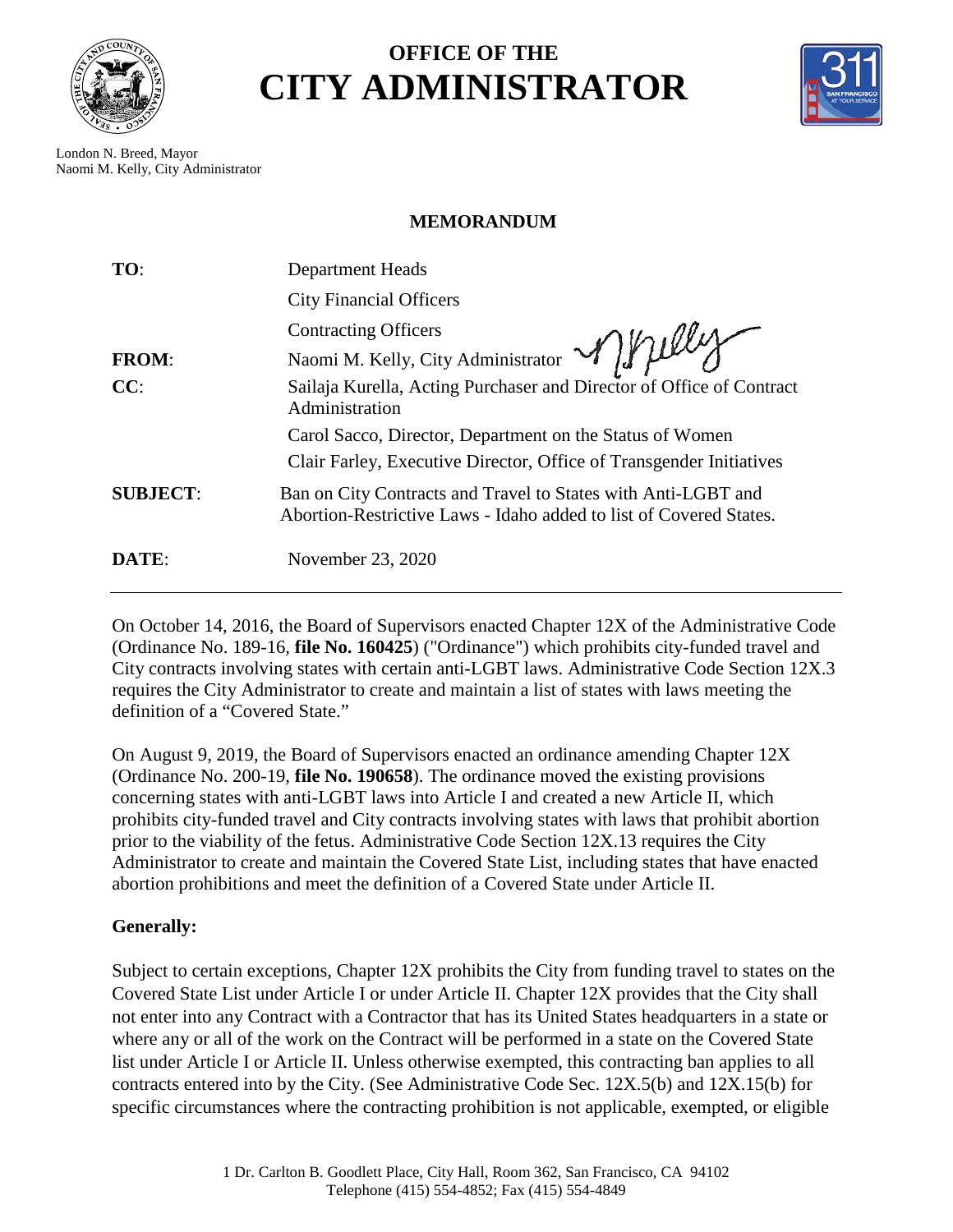for a waiver). However, please note that the contracting ban only applies to the prime contractor and does not extend to lower tier subcontractors, suppliers, or vendors.

## **Update to the Covered State List:**

The following state was added to the Covered State List based on recent legislative action meeting the definition above:

- Idaho:
	- o HB 500 bars transgender women and girls from participating in sports consistent with their gender identity.
	- o HB 509 bans legal gender markers on birth certificates issued in the state.
	- o The addition of Idaho to the Covered State List was effective on July 1, 2020.

The list below indicates all the states currently on the Covered State List. States with an asterisk have anti-LGBT laws meeting the definition of a Covered State under Article I of Chapter 12X and also have anti-abortion laws meeting the definition of a Covered State under Article II of Chapter 12X. States with two asterisks have only anti-LGBT laws meeting the definition of a Covered State under Article I of Chapter 12X. States with no asterisk have only anti-abortion laws meeting the definition of a Covered State under Article II of Chapter 12X.

- Alabama (effective  $6/30/2017$ )\*
- Arkansas (effective  $1/1/2020$ )
- Florida (effective  $1/1/2020$ )
- Georgia (effective  $1/1/2020$ )
- Indiana (effective1/1/2020)
- Iowa (effective  $10/4/2019$ )\*
- Kansas (effective  $2/11/2017$ )\*
- Kentucky (effective  $6/30/2017$ )\*
- Louisiana (effective  $1/1/2020$ )
- Massachusetts (effective  $1/1/2020$ )
- Mississippi (effective  $2/11/2017$ )\*
- Nebraska (effective  $1/1/2020$ )
- Nevada (effective  $1/1/2020$ )
- North Carolina (effective  $2/11/2017$ )\*\*
- North Dakota (effective  $1/1/2020$ )
- Ohio (effective  $1/1/2020$ )
- Oklahoma (effective 11/1/2018)\*
- Pennsylvania (effective  $1/1/2020$ )
- South Carolina (effective 04/15/2019)\*
- South Dakota (effective  $3/14/2017$ )\*
- Tennessee (effective  $2/11/2017$ )\*\*
- Texas (effective  $9/1/2017$ )\*
- West Virginia (effective  $1/1/2020$ )
- Wisconsin (effective  $1/1/2020$ )